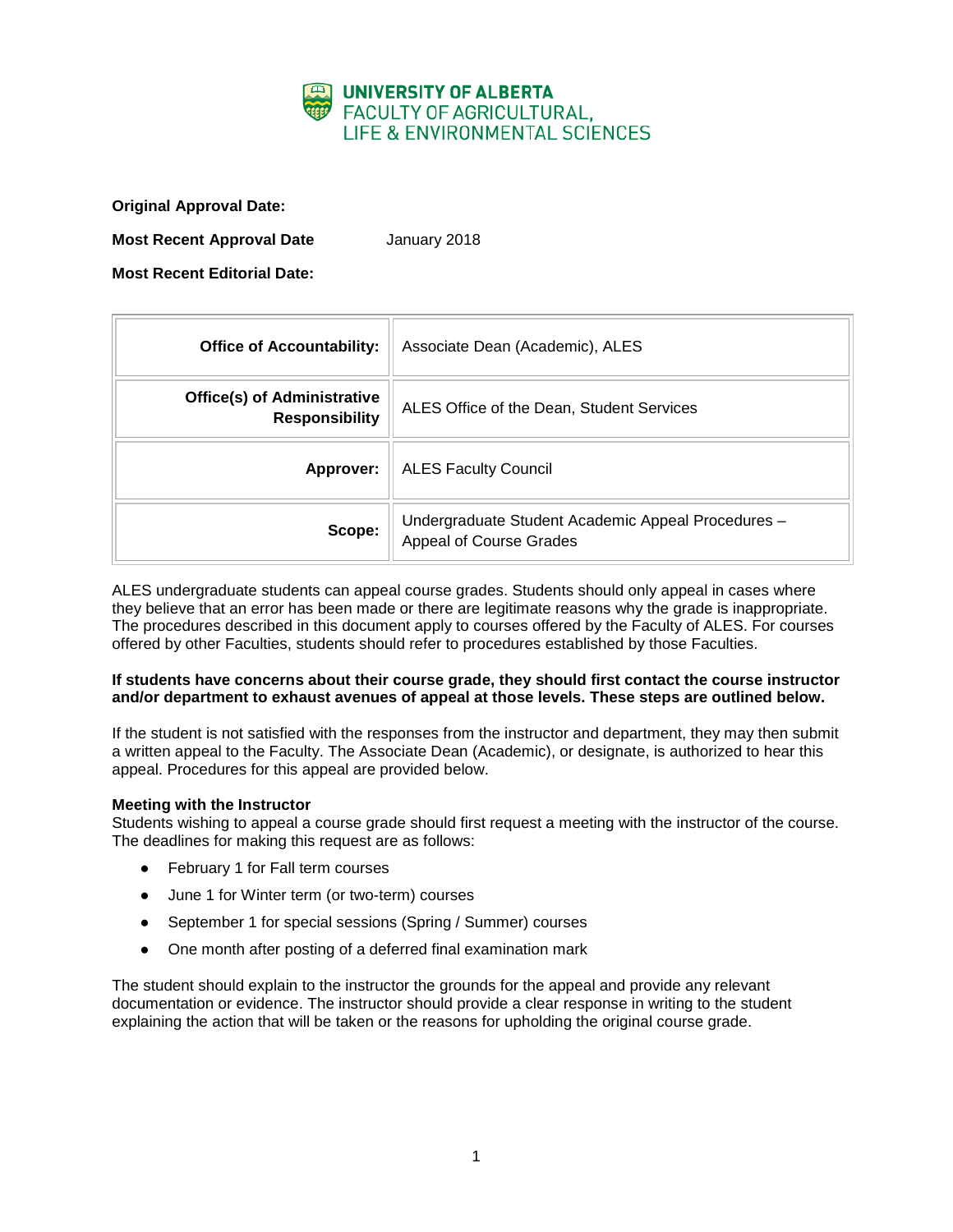

# **Meeting with the Department Chair**

If the student is not satisfied with the response from the instructor and wants to pursue the appeal further, they must submit a written statement to the Chair of the Department in which the course is offered. This statement must include the following information/documentation:

- Student name and University of Alberta identification number
- Student contact information (telephone number, mailing address and email address)
- Relevant information or details about any errors in grading, procedural errors, extenuating circumstances or failure to consider all relevant factors, bias or discrimination against the student
- Supporting documentation (where relevant)
- Signature of the student (in the case of hard copy submissions)

The Department Chair will meet with the student to discuss the appeal, and will then consult with the instructor. The Department Chair will notify the student in writing of the decision.

# **First Appeals to the Associate Dean (Academic)**

#### First Appeal Submission Procedure and Deadlines

If the student is not satisfied with the response from the Department Chair concerning the course grade and wants to pursue a further appeal, the student must submit an appeal in writing to the Associate Dean (Academic). The deadlines for submitting such an appeal are as follows:

- March 1 for Fall term courses
- July 1 for Winter term (or two-term) courses
- October 1 for special sessions (Spring / Summer) courses
- Two months after posting of a deferred final examination mark

## **Communication**

Effective delivery of appeal-related materials is governed by [GFC Policy Section 1.5.3 \(Service and](http://www.governance.ualberta.ca/StudentAppeals/AcademicAppealsPolicy/15AppealProcedures/153ServiceandNotice.aspx)  [Notice\).](http://www.governance.ualberta.ca/StudentAppeals/AcademicAppealsPolicy/15AppealProcedures/153ServiceandNotice.aspx) Delivery is deemed to have been effected with one of the following:

- The day after an e-mail has been sent
- On the date of pick-up
- Personal receipt of hand or courier delivery
- Seven calendar days following regular or registered mailing

All written communication will normally be via email, although students have the option of communicating in person or by mail as well. All email communication will be sent to the student's ualberta.ca e-mail account. Email communication from the student must also come from their ualberta.ca account.

## Appeal Content

The written appeal document submitted by the student should provide a clear rationale or justification for the appeal of the course grade. It must include the following information and documentation:

- Student name and University of Alberta identification number
- Student contact information (telephone number, mailing address and email address)
- Relevant information or details about any errors in grading, procedural errors, extenuating circumstances or failure to consider all relevant factors, bias or discrimination against the student
- Supporting documentation (where relevant)